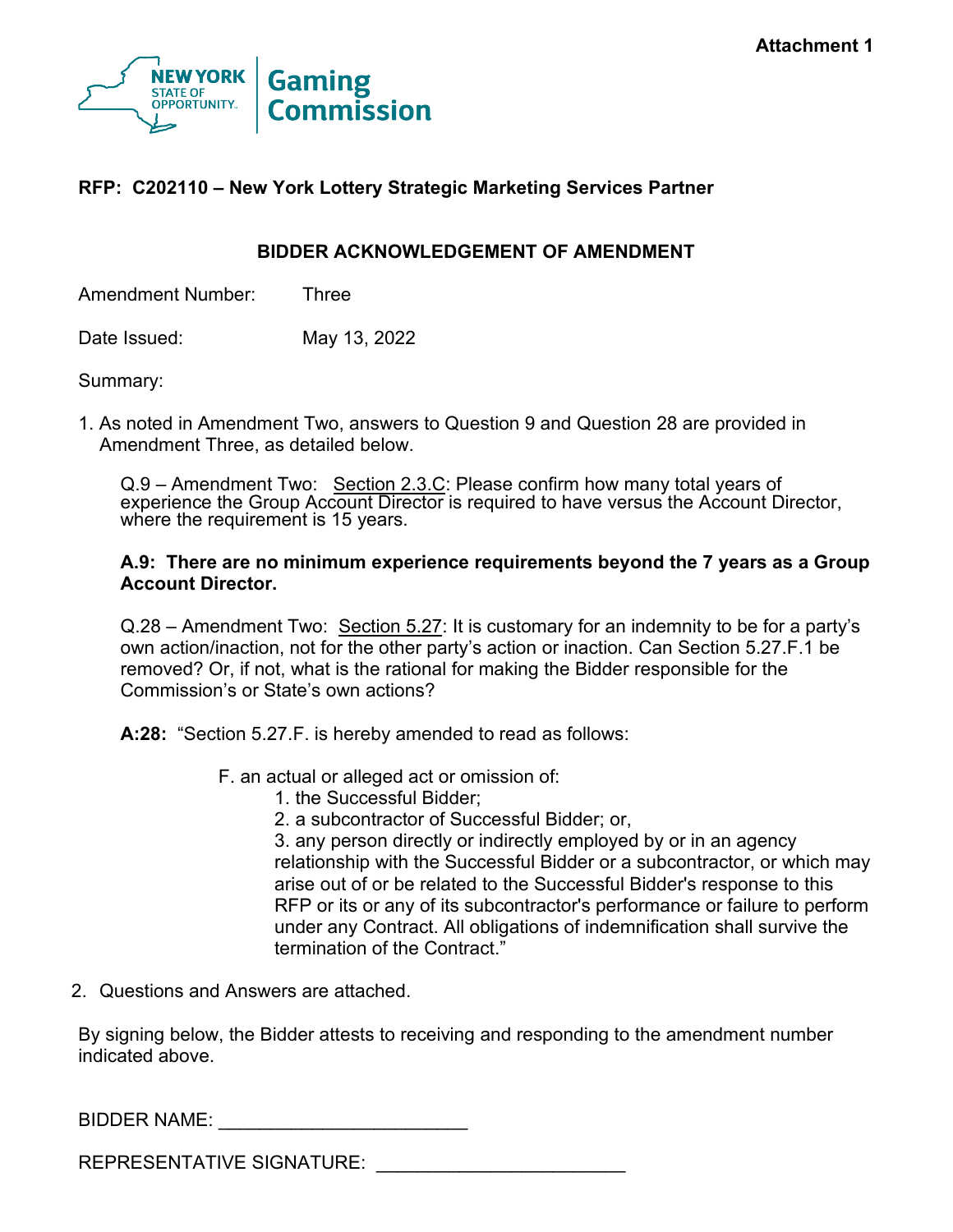#### **New York Lottery Strategic Marketing Services Partner Question and Answer Summary – Amendment Three Issued: May 13, 2022**

Q.1: Is it possible to provide an extension to the timing?

### **A.1: A change was made to the Schedule of Events with Amendment One to the RFP. No further extensions are anticipated.**

Q.2: In regard to the 30-minute oral presentation – would the team be open to extending that time by an additional 30 mins? We feel that is such an important component of the process and the chance for our teams to show you their passion for the opportunity, so extra time to have those conversations would be hugely appreciated.

### **A.2: No.**

Q.3: We noticed there is not an explicit creative brief in this RFP. Our best business and creative minds are eager for you to see their work and for us to demonstrate how we would approach your business challenges through creative solutions. Would you be open to sharing with us a sample marketing or communications challenge for us to tackle?

**A.3: No. Please use references (RFP Section 3.2.4) and case studies, creative reel, samples, and creative executions of omni-channel marketing and advertising campaigns (RFP Section 3.2.3) to demonstrate how Bidder approaches business challenges through creative solutions.**

Q.4: Are previous bid results available for this contract?

**A.4: These services, in modified part, were last bid out by the Commission in 2014. That RFP titled "Creative Marketing and Communication Services & Media Planning and Buying Services" and the resulting contract award can be found on the contract award page of the Commission's website at:**

**[https://www.gaming.ny.gov/about/procurement\\_contract.inc.php.](https://www.gaming.ny.gov/about/procurement_contract.inc.php)**

Q.5: Section 2.3.C: Please confirm how many total years of experience the Group Account Director, as defined in the AMT, is required to have versus the Account Director, where the requirement is 15 years. This is important for us to understand so that we ensure that the AMT is composed of the ideal candidates.

#### **A.5: See the answer to Amendment Two – Question 9 in the Summary.**

Q.6: Section 2.3.J: This section references the following: *"Retailer and Corporate Reporting – The Successful Bidder shall provide reporting on retailer status by trade style on a monthly basis. Reporting shall include insights and recommendations to achieve goals and objectives based on findings."*

- a. How is 'retailer status by trade style' defined for these reporting purposes?
- b. Is this connected to retailer compliance and engagement with in-store communications and POS signage/displays? And is this related to sales goals or marketing objectives?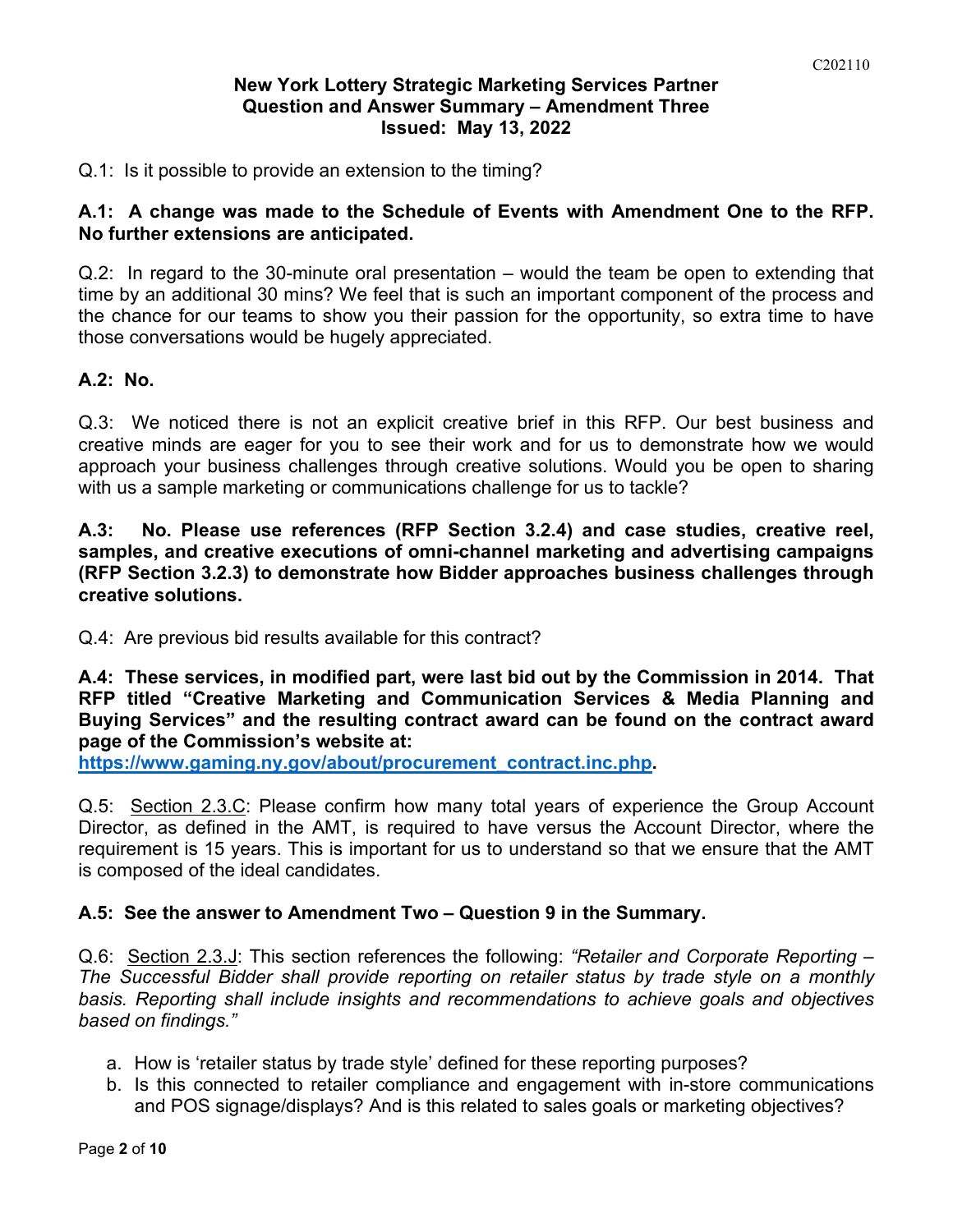- **a. "Retailer status by trade style" refers to sales performance of the Commission's licensed lottery sales agents/retail base as categorized by chain groups and/or store type (trade styles, which are defined more particularly within the Lottery's licensing and sales reporting systems). Trade style definitions will be shared with the Successful Bidder.**
- **b. Elements of retailer and corporate reporting will be determined with the Successful Bidder and may include, but not be limited to, Point of Sale (POS) signage/display distribution and analysis, trade style and corporate sales, achievement toward established goals, and promotion return on investment.**

Q.7: Appendix H: Will the New York Lottery provide what is acceptable documentation for the requirement of identifying information for New York State businesses.

### **A.7: In response to the requirements of Appendix H, Bidders may list the names of New York State businesses to be used on the resulting contract.**

Q.8: Appendix I.2: Should the Bidder include any subcontractors and/or Joint Bidders in the tabulation of these fields?

### **A.8: Please include the total workforce for only the primary Bidder on Form I-2.**

Q.9: Appendix I.2: Should this form be completed for any Subcontractors?

### **A.9: See A.8, above. Subcontractors are not required to complete this form for their workforces with the Proposal. Subcontractors will, however, be required to report EEO reports quarterly.**

Q.10: Appendix I.3: If the Bidder has more than two subcontractors, would the Commission be comfortable with the Bidder replicating this form to allow for additional rows needed for any additional subcontractors?

### **A.10: Yes.**

Q.11: Appendix P: Will the New York Lottery provide specific years and scope of experience for individual job titles/functions so that a fair comparison can be made of vendors' proposals? For example, what differentiates a Jr. Account Planner from an Account Planner? And, what differentiates an Account Planner from a Sr. Account Planner?

#### **A.11: No. The roles listed in Appendix P are the types of roles the Commission envisions needing. It is up to the Bidder to determine the specific years and scope of experience for job titles/functions that the Bidder proposes to fulfill RFP requirements.**

Q.12: Appendix P and Attachment 2: Within the R1 responses received 4/18, the following answer to question 40 noted *"Bidders may add job titles under existing categories in Attachment 2,Pricing Proposal Form, and Appendix P, Year One Estimated Level of Effort. Bidders who wish to add titles to Attachment 2 or Appendix P may do so using the revised documents* 

### **A.6:**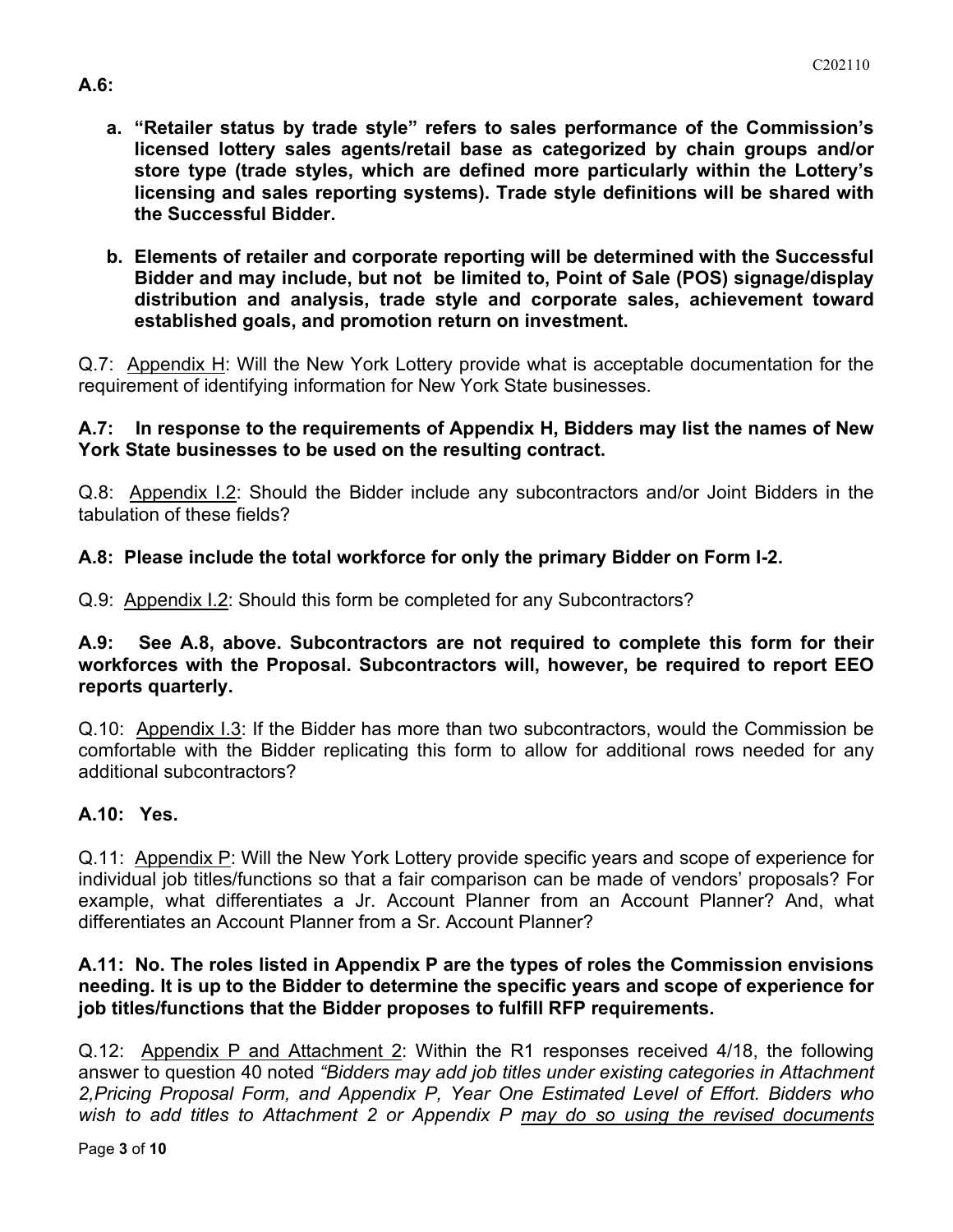*provided within this Amendment. Bidders may use the original documents included with the RFP if they do not have any additions."* We've not yet received the revised documents referenced above. Can they be sent?

#### **A.12: The fillable Pricing Proposal Form is available on the Gaming Commission's website. Here is the link to the downloadable fillable Pricing Proposal Form, which appears as a download from this link:**

**[https://www.gaming.ny.gov/pdf/Procurement/Attachment%202%20-](https://www.gaming.ny.gov/pdf/Procurement/Attachment%202%20-%20Pricing%20Proposal_Fillable.xlsx) [%20Pricing%20Proposal\\_Fillable.xlsx](https://www.gaming.ny.gov/pdf/Procurement/Attachment%202%20-%20Pricing%20Proposal_Fillable.xlsx)**

Q.13: In Amendment Number Two, Q36, the Commission stated that the "MWBE goal established under this RFP is 30% total (proposed 20% MBE and 10% WBE)." This is consistent with Section 7.8 of the RFP. However, the RFP Appendix I, Section II, A, the goals are established as 10% for MBE and 20% for WBE. Can you please clarify what the MBE and WBE goals are?

**A.13: The reference in Section 7.8 of the RFP is an error; the reference in Appendix I is correct. The goals for this procurement are: MBE 10% and WBE 20%. Section 7.8 is amended as follows:**

**The MWBE goal established under this solicitation is 30% total (20% 10% MBE and 10% 20% WBE).**

Q.14: The RFP mentions that the chosen partner will be responsible for the "development of innovative and relevant lottery games." How do you typically collaborate with partners on new product development?

**A.14**: **Typically, an input brief/overview would be developed by the Commission's Lottery staff to present to the Successful Bidder for any game development-related requests, for example the development of a new scratch-off game design. This type of collaboration may include one of the Commission's contracted Lottery game vendors as well.**

Q.15: Historically, what percentage of your media spend has been allocated to communicating the New York Lottery's education contributions? Do you foresee that shifting in the future?

### **A.15: Communicating the Lottery's aid to education mission has historically been left to public relations efforts and no part of our traditional media spend has been specifically allocated for this effort. All future uses of media spend are open to recommendation from the new Strategic Marketing Partner.**

Q.16: Is there any seasonality around when you communicate New York Lottery's education contributions?

# **A.16: Seasonality has not affected messaging of the Lottery's aid to education to date.**

Q.17: You mention that "responsible maximization of aid to education contributions" is one of your key focus areas for improvement over the next 12 months. What role, if any, do you see your agency partner playing in achieving this objective?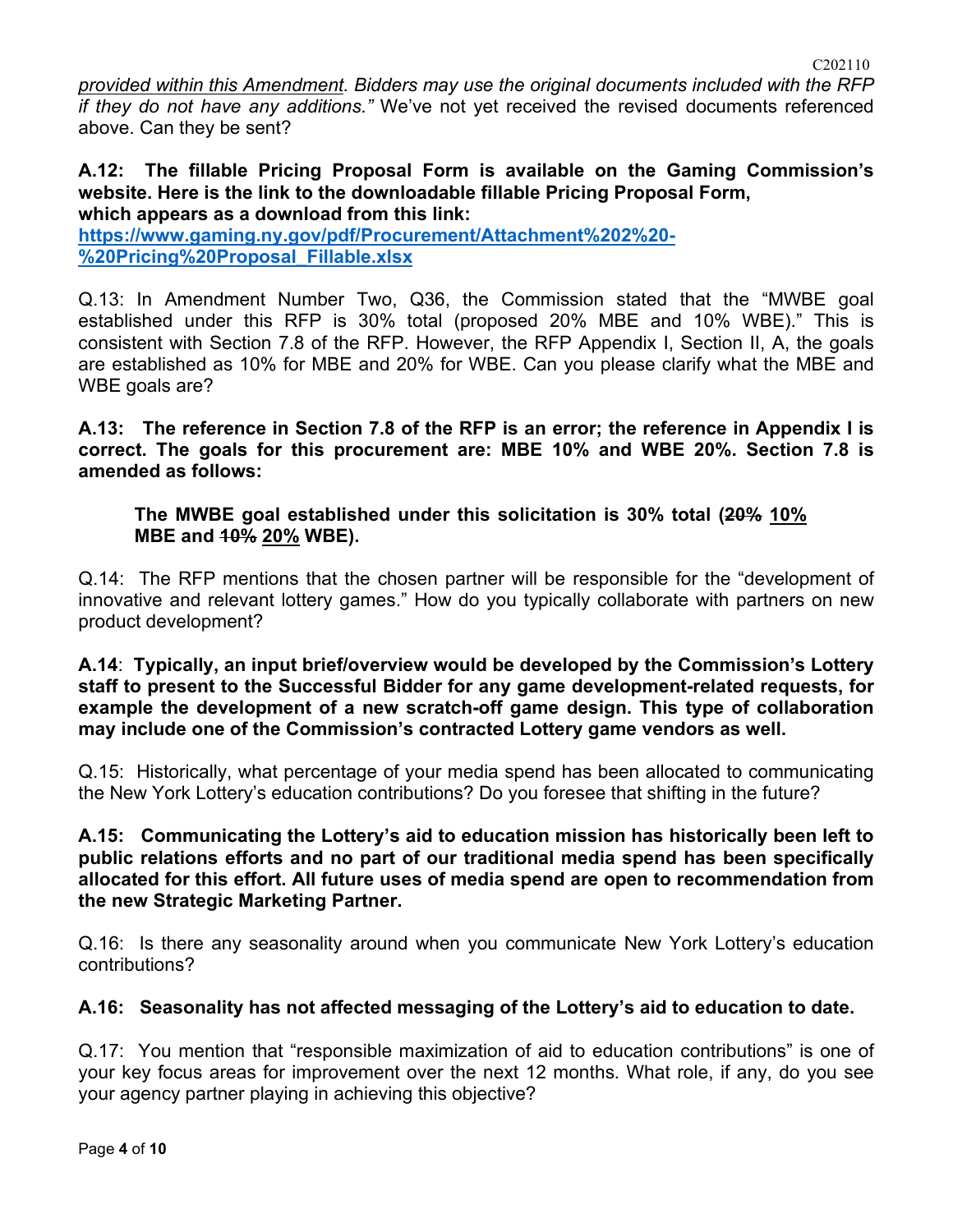**A.17: Historically, aid to education has been maximized through increasing sales, improving efficiency, and reducing overhead costs. Responsible sales and marketing practices are a requirement of these efforts. The Strategic Marketing Partner is expected to contribute to all of these areas.**

Q.18: Are there currently retailer-level communications that encourage customers to try their luck with the second chance program? If so, have you found them successful?

**A.18: Sales agent/retailer-level communications encouraging customers to participate in second chance programs are, and have been, used. The Commission will share learnings from past efforts with the Successful Bidder.**

Q.19: What are the challenges and opportunities you see for the NY Lottery long-term vs nearterm?

### **A.19: Challenges and opportunities will be discussed with the Successful Bidder.**

Q.20: Culture and Corporate Values are a big part of chemistry. How would you describe the values that matter most to NY Lottery?

**A.20: The Lottery values integrity, collaboration, accountability, support and communication. The integrity of the Lottery's games and messaging is of the utmost importance. The Commission also works hard to balance the mission of contributing to education and the tenets of responsible gaming with the fact that Lottery games are designed to provide entertainment.**

Q.21: How has COVID changed the sales in NY Lottery tickets over the past 2 years?

**A.21: The first quarter (April 2020) showed a decline in ticket sales and the number of retailers selling lottery tickets, followed by a moderate increase in both. Lottery sales and the retailer base have now leveled off and follow the same trends as previous years. For more information on Lottery sales, visit the New York Lottery reporting page: [https://nylottery.ny.gov/page/finance.](https://nylottery.ny.gov/page/finance)** 

Q. 22: What percentage of your sales come from the Jackpocket app? Convenience stores? Grocery stores? Other retail?

#### **A.22: The percentage of our sales by trade style (including courier service, convenience stores, grocery stores, and many other types) will be shared with the Successful Bidder.**

Q.23: Do you have a brand tracker or any other metrics on brand health and perceptions vs. competition that you can share?

**A.23: The Commission conducts a tracking study that includes brand metrics. Overall awareness and opinion of the Lottery is positive. Detailed information will be shared with the Successful Bidder.**

Q.24: Who do you consider your competition today given the entertainment landscape? Who do you see it as in the future?

Page **5** of **10**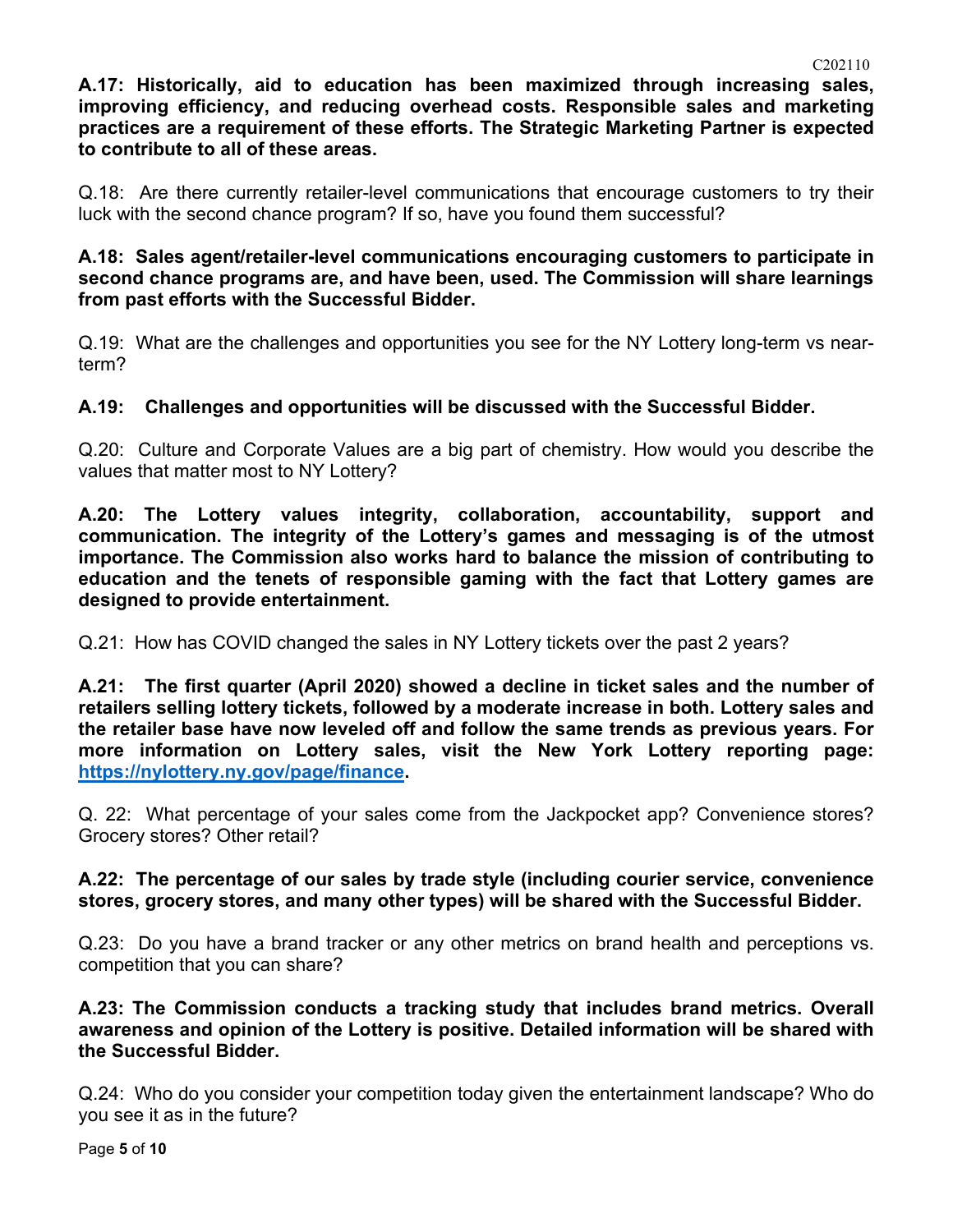### **A.24: In the broadest terms, the Lottery competes for a share of entertainment dollars.**

Q.25: Who is your most valuable NY Lottery customer? What is your average LTR for a new customer? Is your current customer base generally loyal?

#### **A.25: This information will be shared with the Successful Bidder.**

Q.26: Do you have a consumer journey that you can share? Is there info on average length of consumer journey and general consideration period?

### **A.26: The Commission does not have the information requested and is seeking assessment and development of this type of information as part of the RFP (See Section 2.3N).**

Q.27: Beyond the individual target and their age, income, insurance, are there existing segments we should consider? Do you have documents defining and profiling these audiences?

### **A.27: The Commission has defined consumer segments and expects the Strategic Marketing Partner to assist in the evolution of consumer segmentation.**

Q.28: Is there any existing site map in place to guide user segmentation?

#### **A:28: No.**

Q.29: How are you currently using 1P data for lower funnel activations? What is your segmentation strategy for first party data?

**A.29: The Commission will share specific consumer segmentation strategies with the Successful Bidder. With the upcoming addition of a Strategic Digital Partner, both strategy of consumer segmentation within the marketing database and the execution thereof are expected to be overhauled starting this fiscal year. The Successful Bidder will be expected to have input into this process.**

Q.30: What are the response metrics used for optimization? How often are you optimizing?

#### **A.30: The Commission does not understand this question.**

Q.31: How do you currently track awareness campaigns vs. cost per campaigns and how do you determine the value of each/weighting of each?

#### **A.31: The Commission uses primary research to determine campaign awareness. The Commission is interested in Bidders' recommendations for evaluating campaign awareness vs. cost.**

Q.32: What MMM modeling, attribution modeling, or other measurement models do you have in place? Do you have a partner you are working with for MMM/MTA or is it internal? Is that being used across all of your current channels?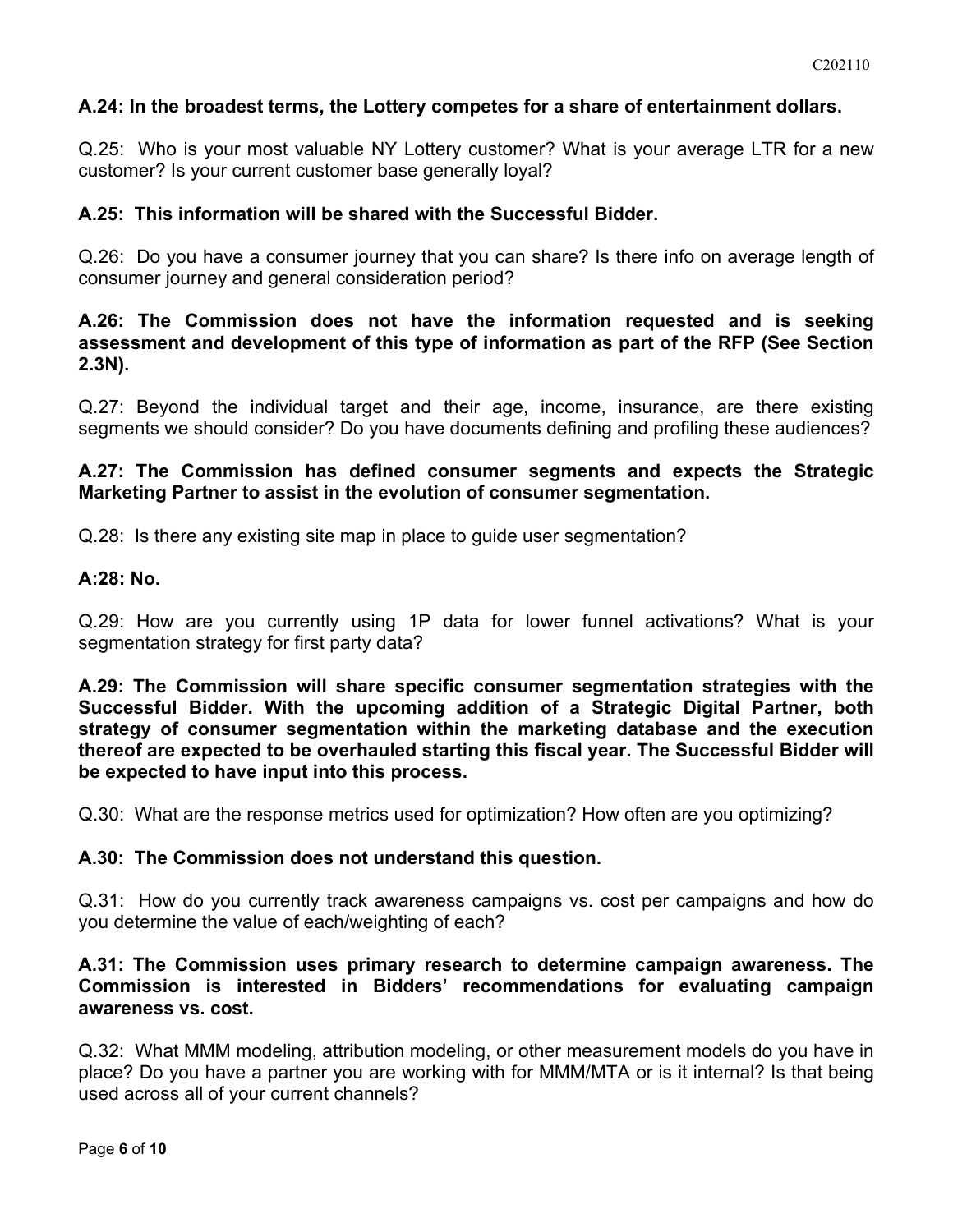**A.32: This information will be shared with the Successful Bidder. The Commission is interested in Bidders' recommendations for measurement models.**

Q.33: Which DMP do you currently use?

#### **A.33: Since DMP is not defined in the question, the Commission is unable to answer this question.**

Q.34: How do you currently track awareness campaigns vs. cost per campaigns and how do you determine the value of each/weighting of each?

#### **A.34: Please refer to the answer to Question 31.**

Q.35: Can you please share your current tech stack (e.g.Salesforce, Google Analytics, etc)?

#### **A.35: Tableau, Social Bakers, and Google Analytics.**

Q.36: Could we get view access to your website Analytics?

#### **A.36: The Commission will consider this request with the Successful Bidder.**

Q.37: Do you work with a tag management solution today?

#### **A.37: No.**

Q.38: How big of a footprint/space does the Commission have a typical "event". 10X10, 10X2? In addition, can you provide an example of what the consumer experience was at these types of events that you or the previous agency executed?

**A.38: There is not a typical "event set up" that is standard, and event participation/consumer experience has been extremely limited since the outset of the COVID-19 pandemic. The Commission will provide event details with the Successful Bidder.**

Q.39:

- a. Please describe your internal team structure and how you work with your current agencies.
- b. What is currently lacking from an agency service perspective?
- c. How many agencies do you currently engage with for media?
- d. What would be your ideal relationship?

#### **A.39:**

**a. The Commission's internal marketing and sales team structure for the Lottery is comprised of a Director of Marketing & Sales, Advertising Director, Advertising Supervisors and Retail Operations Manager. Marketing and sales staff work with agencies via structured meetings, strategic discussions, project coordination and updates, and cooperative work sessions related to Lottery programs, in person or**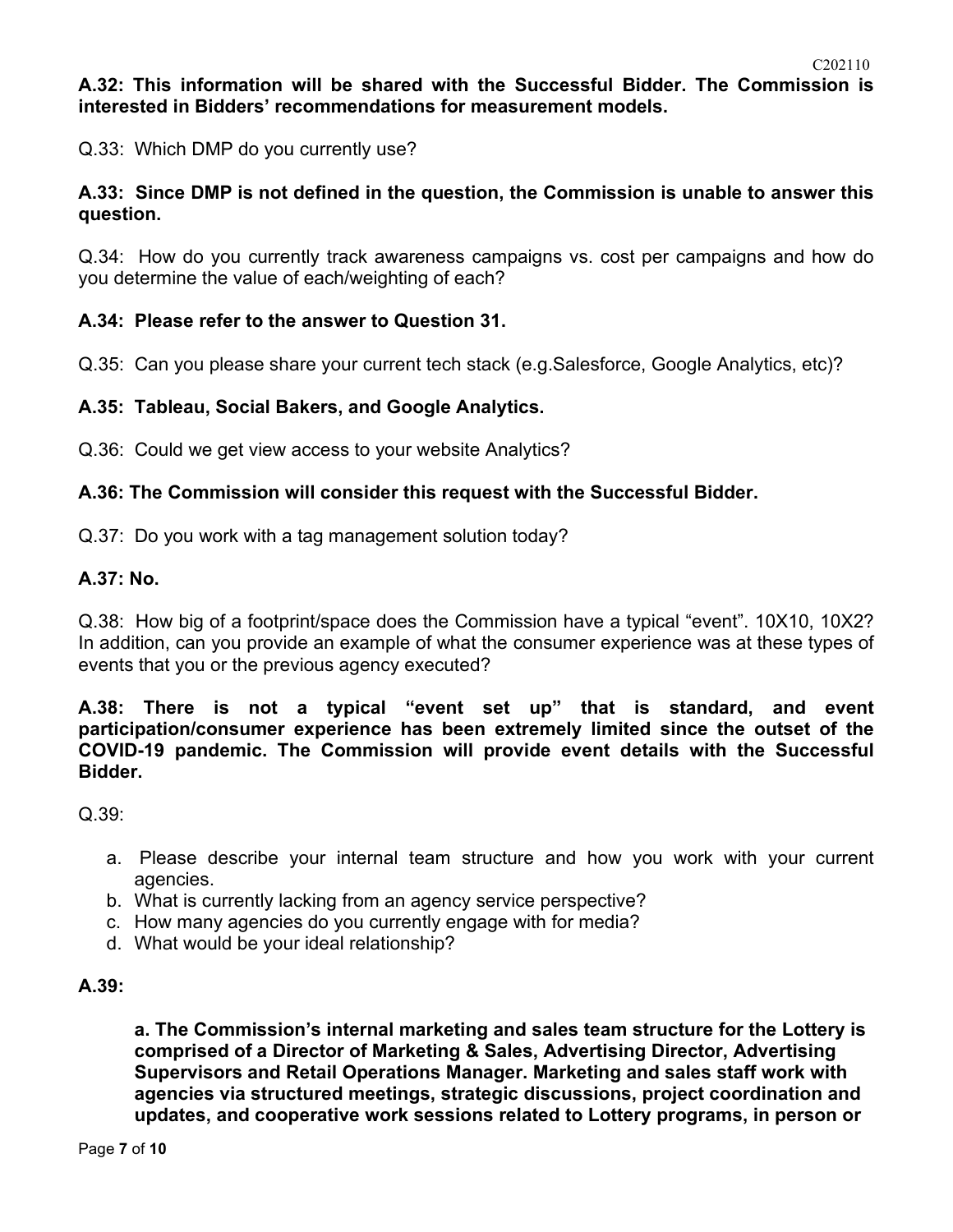**virtually, at the discretion of the Commission. Meetings may include the Commission's Lottery marketing, sales, product, security, and operations staff and third-party vendors to collaborate and share knowledge.**

**b. Services are being provided pursuant to the current contract. Any change in these services for the Successful Bidder would be based on the RFP and resulting contract.**

**c. The Commission is currently contracted with McCann-Erickson, USA, Inc. for media services.**

**d. The Successful Bidder will serve as a strategic business partner working collaboratively with the Commission's Lottery staff to develop integrated marketing programs that will achieve the Lottery's mission, goals, and objectives.**

Q.40: What type of compensation model do you prefer for media: fixed fee, commission, or a combination of both?

### **A.40: The compensation model is explained in the RFP. See section 2.3(E)6.**

Q.41: Clarification: Section 2.3 Q states "for any production work to be conducted outside the State of New York, the Successful Bidder must provide written documentation prior to conducting such work that demonstrates locations, facilities, or resources within the State of New York are not adequate for the required production". We have some in-house Production Services capabilities and some services (such as video editing) would be handled by our inhouse studio. If we utilized an in-house production resource who works outside of the state of New York, would that be considered production work conducted outside the State of New York?

#### **A.41: Yes.**

Q.42: Will the Commission be supplying IP and materials for the Successful Bidder to use, work with, repurpose? If so, will the Commission supply the third-party vendor licenses and clearances relating to such materials?

#### **A.42: Yes, the Commission will supply IP and materials, including any necessary licenses and clearances, to the Successful Bidder for use under the RFP and resulting contract.**

Q.43: Are there any pre-existing lawsuits, litigation or settlements that could limit or affect the scope, delivery of this Contract? If so, could you share the specifics?

#### **A.43: No.**

Q.44:

- a. Do you currently have an always-on strategy to report customer complaints and/or AE reporting in the digital/social world?
- b. Is there a specific WoW set up to vet, submit and the roles listed in Appendix P,
- c. are the roles listed supposed to be prescriptive about the types of roles / volume of staff you expect?
- d. Can we add to roles or adjust roles according to our recommendations?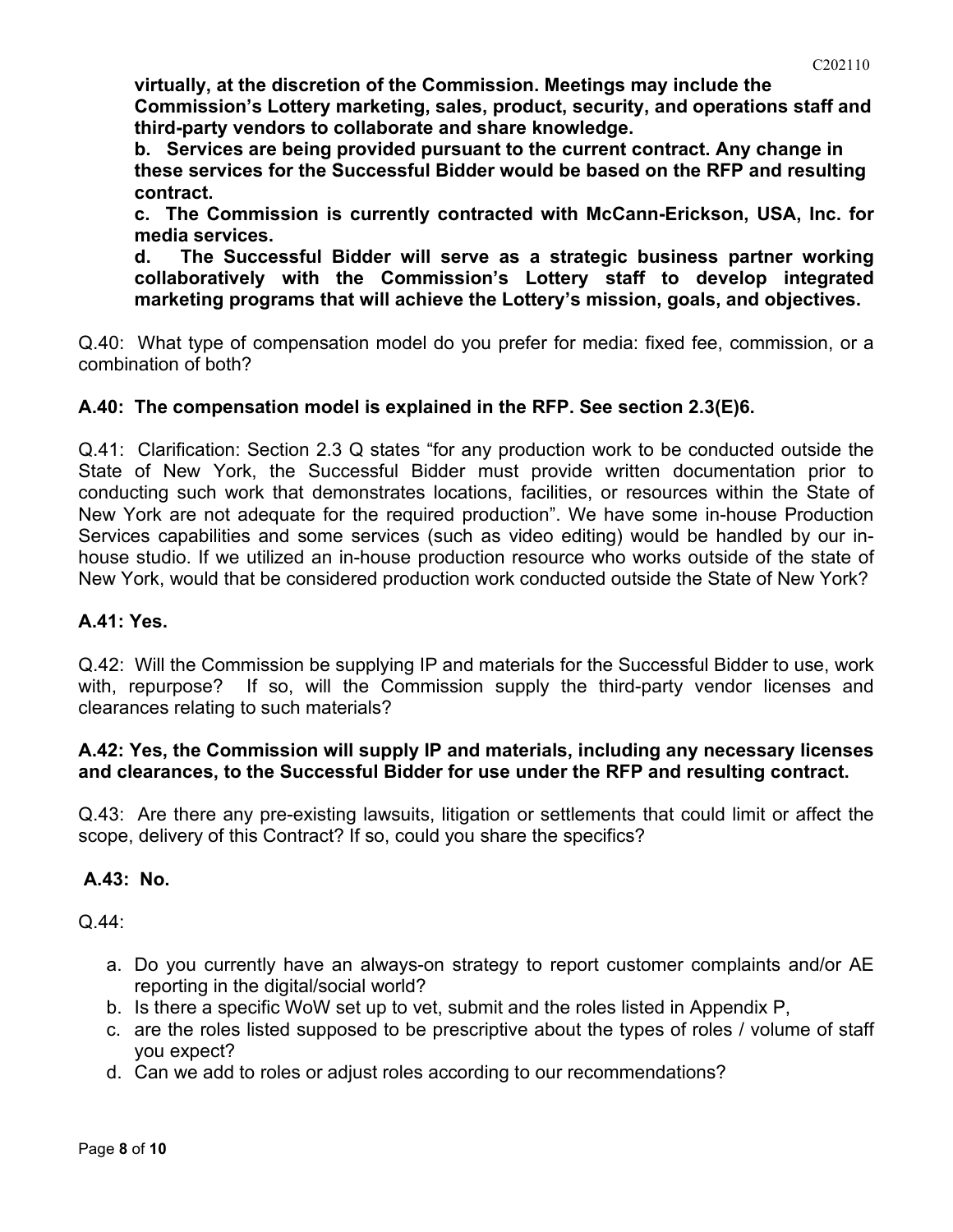- **a. Yes, the Commission has an always on and AE reporting strategy.**
- **b. The Commission does not understand this question.**
- **c. The roles listed in Appendix P are the types of roles the Commission envisions needing, not the volume of staff expected. It is up to the Bidder to determine the specific roles and volume of staff for job titles/functions that the Bidder proposes to fulfill RFP requirements. The Commission is seeking staffing recommendations from Bidders. See RFP Exhibit A – Year One – Fiscal Year Marketing Plan.**
- **d. Yes. Please refer to Amendment Two – Question and Answer Summary – April 18, 2022, Question 40; and Appendix P – Year One Estimated Level of Effort. Both documents are available on the Commission's website.**

Q.45: Hispanic and multicultural marketing – can you share your priorities/experience with addressing multicultural groups, and do you generally have dedicated teams working on this?

**A.45: Ensuring marketing efforts are inclusive of the great diversity of cultures that make up the State of New York is very important. Multicultural marketing is part of the Commission's strategic and tactical planning in collaboration with agency partners. The Commission does not have internal staff dedicated to multicultural marketing, but current partner agencies utilize dedicated resources as needed.**

Q.46: How do you define your competitors in the category?

### **A.46: Please refer to the answer to Question 24.**

Q.47: How frequently do you expect your new agency to provide a competitive review? Annual, quarterly, monthly?

#### **A.47: This frequency will be determined with the Successful Bidder. Frequency may change depending on New York's gaming landscape.**

Q.48: Do you have a subscription with a competitor tracking tool/platform to monitor competitors' activity? Or does the agency need to invest in a platform?

#### **A.48: The Commission does not have subscription for the Lottery to a competitor tracking tool/platform to monitor competitors' activity. Additional procurement needs will be discussed with the Successful Bidder.**

Q.49: When you combine the number of campaigns you have on your Fiscal Year Marketing Plan with the ad hoc projects, how many briefs do you share with your agency per year?

### **A.49: In a typical fiscal year the Commission's Division of Lottery expects to provide a minimum of 15 briefs with the Strategic Marketing Partner.**

Q.50: Can you please confirm if production work conducted by the following employees would be considered production work conducted inside the state of New York:

a. Direct employees (of a NY State registered business) who are currently working remotely (production design and motion design) from outside New York state